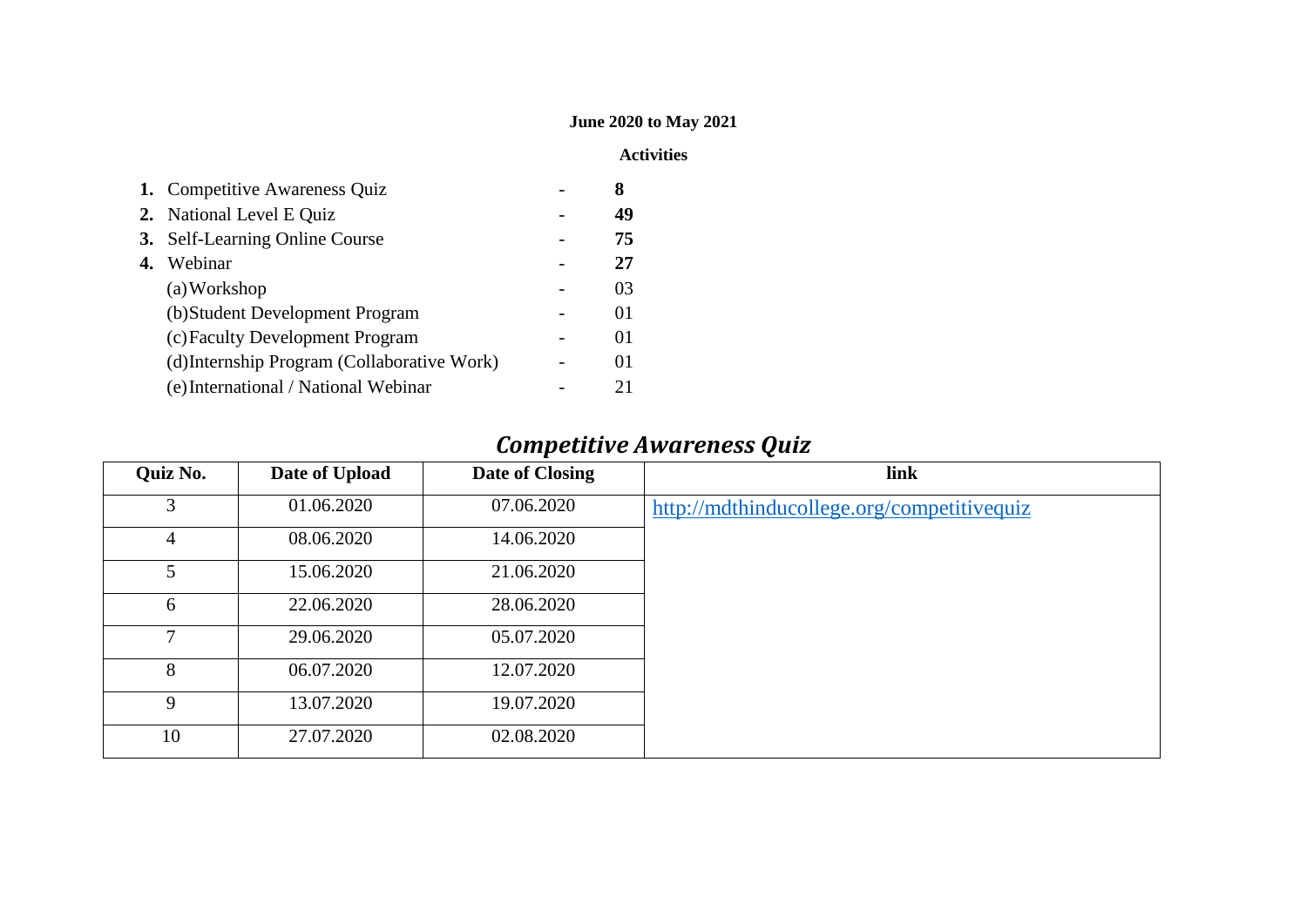| S.No.          | <b>Department</b> | <b>Staff Name</b>              | <b>Self-Learning Title</b> | <b>Upload</b><br>date    | Link                                            |
|----------------|-------------------|--------------------------------|----------------------------|--------------------------|-------------------------------------------------|
| $\mathbf{1}$   | Tamil             | Dr.A.Chellappa                 | Sitruillakiyam             | 18.08.2020<br>19.08.2020 | http://mdthinducollege.org/selflearning/tamil   |
| $\overline{2}$ |                   | Dr.A.Sundaram                  | Illakiya Manithaviyal      | 11.08.2020<br>12.08.2020 |                                                 |
| $\overline{3}$ |                   | Dr.G. Sankara<br>Veerapathiran | சிறுகதையும புதினமும்       | 14.07.2020<br>15.07.2020 |                                                 |
| $\overline{4}$ |                   | Dr.T.Karuppiah                 | இலக்கியத்<br>திறனாய்வியல்  | 02.07.2020<br>03.07.2020 |                                                 |
| 5              |                   | Dr.T.Muthulakshmi              | Soll illakanam             | 24.06.2020<br>25.06.2020 |                                                 |
| 6              |                   | Dr.A.Ranthir Kumar             | ஐம்பெருங்காப்பியங்கள்      | 10.07.2020<br>11.07.2020 |                                                 |
| $\overline{7}$ |                   | Dr.S.Ramalakshmi               | Sanga Illakanam            | 26.06.2020<br>27.06.2020 |                                                 |
| 8              |                   | Dr.R.Ilakkuvan                 | Tamil Grammar              | 18.06.2020<br>19.06.2020 |                                                 |
| 9              | English           | Dr.R.Johnson Victor<br>Babu    | English Grammar Part III   | 06.07.2020<br>07.07.2020 | http://mdthinducollege.org/selflearning/english |

### *Self-Learning Online Course Details*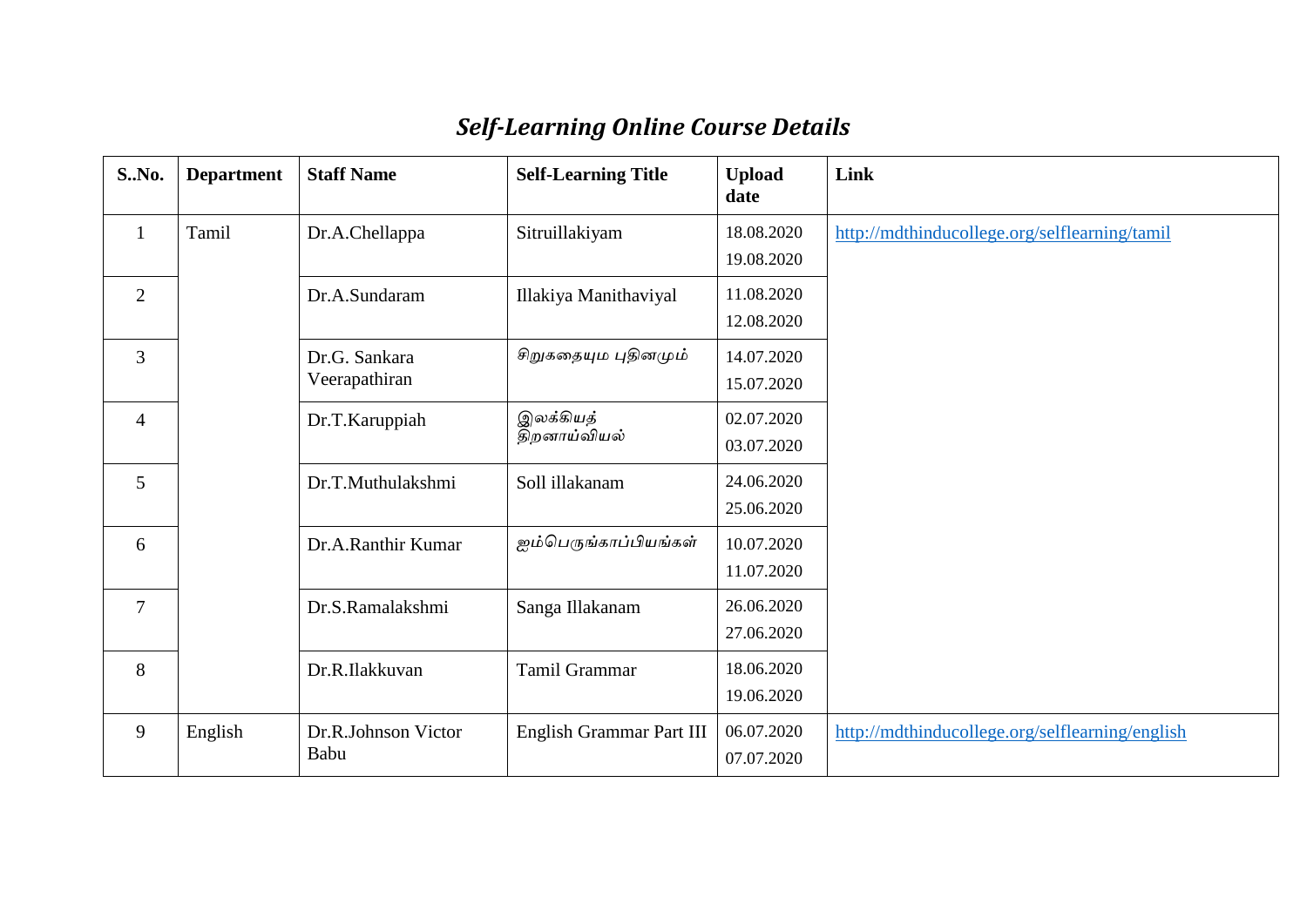| 10 |         | Dr.R.Ponmani Subha<br>Chellam | English Grammar Part II                     | 04.07.2020<br>05.07.2020 |                                                     |
|----|---------|-------------------------------|---------------------------------------------|--------------------------|-----------------------------------------------------|
| 11 | Maths   | Dr.A.Subramanian              | Concepts of Internet<br>Stakeholders        | 30.06.2020<br>01.07.2020 | http://mdthinducollege.org/selflearning/mathematics |
| 12 |         | Dr.P.Namasivayam              | Arithmetic Aptitude                         | 06.07.2020<br>07.07.2020 |                                                     |
| 13 |         | Dr.S.Chelliah                 | Mathematics for<br><b>Competitive Exams</b> | 20.08.2020<br>21.08.2020 |                                                     |
| 14 |         | Dr.N.Meena                    | <b>Statistics</b>                           | 20.06.2020<br>21.06.2020 |                                                     |
| 15 |         | Dr.K.Murugan                  | Known to Unknown                            | 18.06.2020<br>19.06.2020 |                                                     |
| 16 |         |                               | <b>E</b> Resources                          | 04.07.2020<br>05.07.2020 |                                                     |
| 17 |         | Dr.M.P.Syed Ali Nisaya        | <b>Quantitative Aptitude</b>                | 22.06.2020<br>23.06.2020 |                                                     |
| 18 | Physics | Dr.Muthuraj                   | <b>Household Appliances</b>                 | 26.06.2020<br>27.06.2020 | http://mdthinducollege.org/selflearning/physics     |
| 19 |         | Mrs.D.Guruvammal              | <b>Basic Physics</b>                        | 20.08.2020<br>21.08.2020 |                                                     |
| 20 |         | Dr.J.Uma Maheswari            | The BLACK HOLE                              | 03.06.2020<br>04.06.2020 |                                                     |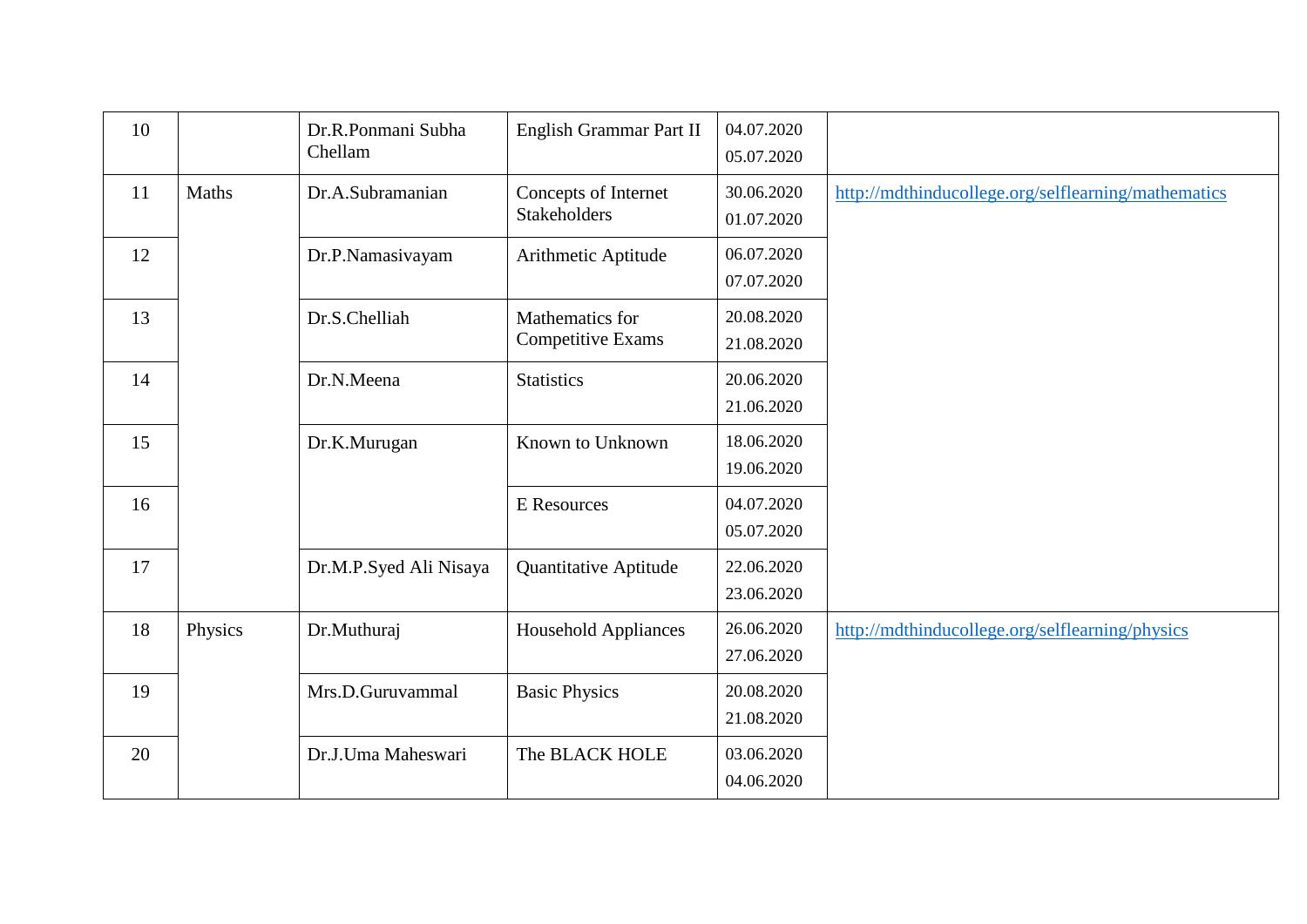| 21 |           | Dr.A.N.Seethalakshmi               | <b>Energy Resources</b>                        | 20.06.2020<br>21.06.2020 |                                                   |
|----|-----------|------------------------------------|------------------------------------------------|--------------------------|---------------------------------------------------|
| 22 |           | Mr.N.Arumugasamy                   | <b>Quantitative Aptitude</b>                   | 03.10.2020<br>04.10.2020 |                                                   |
| 23 |           | Dr.A.S.I.Joy Sinthiya              | Basic Physics & Bio<br>mimicry in Nano Science | 16.06.2020<br>17.06.2020 |                                                   |
| 24 |           | Dr.D.Silambarasan                  | What is Science?                               | 28.06.2020<br>29.06.2020 |                                                   |
| 25 |           | Mr.R.Subash Chandra<br><b>Bose</b> | <b>Energy Conservation</b>                     | 17.10.2020<br>18.10.2020 |                                                   |
| 26 | Chemistry | Mrs.S.Kavitha                      | Chemistry in Medicine                          | 02.09.2020<br>03.09.2020 | http://mdthinducollege.org/selflearning/chemistry |
| 27 |           | Dr.V.Gomathi Nayagam               | An introduction of<br><b>Chemical Kinetics</b> | 09.09.2020               |                                                   |
| 28 |           | Mr.T.Jeyapaul                      | <b>Green Chemistry</b>                         | 01.10.2020<br>02.10.2020 |                                                   |
| 29 |           | Dr.V.Selvam                        | Electrochemistry and its<br>applications       | 29.08.2020<br>30.08.2020 |                                                   |
| 30 | Zoology   | Dr.V.Saravanan                     | Mechanisms of Cell<br>Division                 | 14.06.2020<br>15.06.2020 | http://mdthinducollege.org/selflearning/zoology   |
| 31 |           | Dr.A.Sivagurunathan                | <b>Poultry Forming</b>                         | 22.06.2020<br>23.06.2020 |                                                   |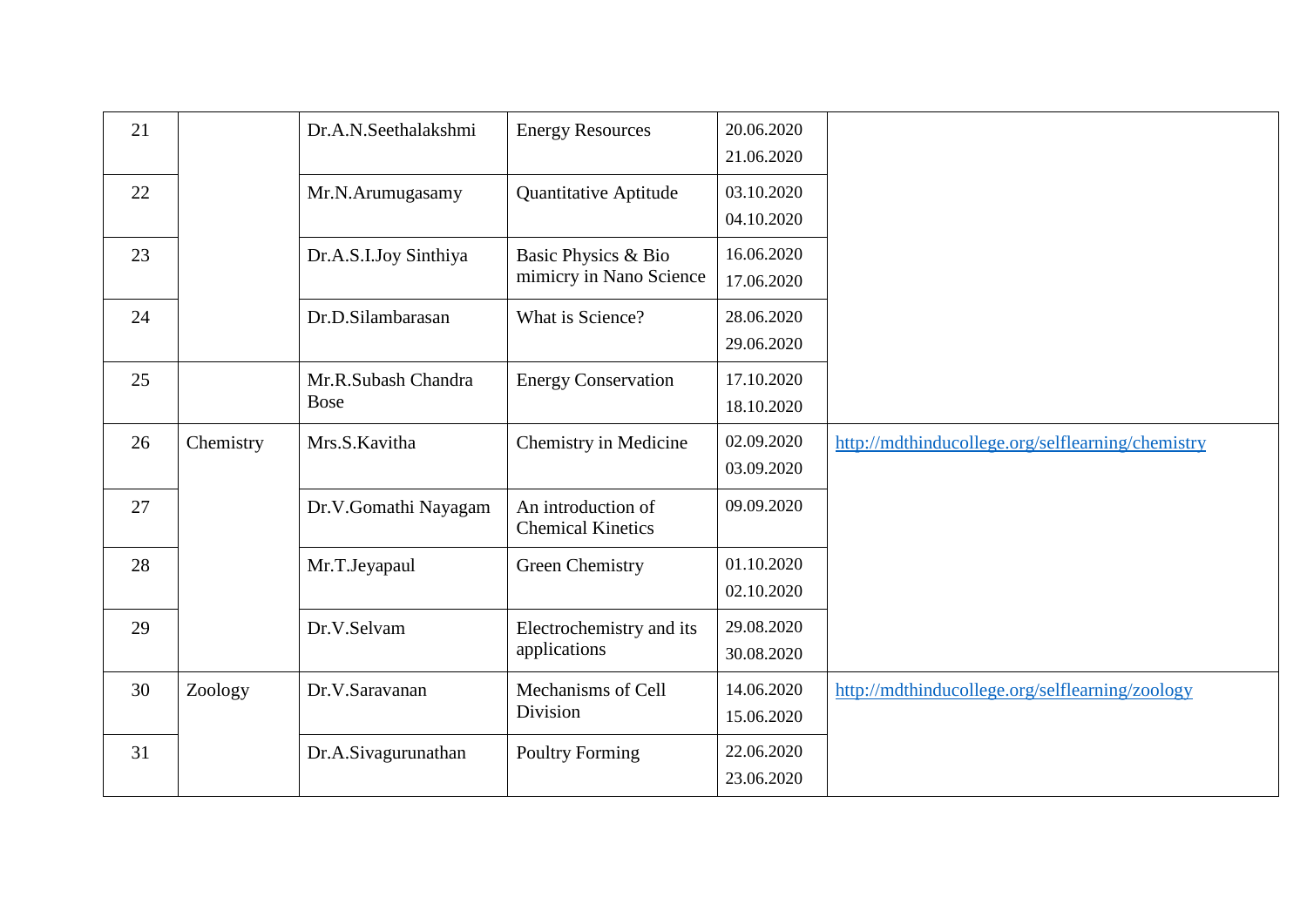| 32 |                       | Dr.A.S.Ganga          | Biodiversity &<br>Conservation                             | 07.06.2020<br>08.06.2020 |                                                           |
|----|-----------------------|-----------------------|------------------------------------------------------------|--------------------------|-----------------------------------------------------------|
| 33 |                       | Dr.M.Vijayalakshmi    | Algal Bloom a Threat to<br>ecosystem                       | 08.07.2020<br>09.07.2020 |                                                           |
| 34 | <b>Botany</b>         | Dr.K.Subramonian      | <b>Mushroom Biology</b>                                    | 01.06.2020<br>02.06.2020 |                                                           |
| 35 | Computer<br>Science   | Mr.D.C.Poornachandran | <b>Basic Concepts of Object</b><br><b>Oriented Program</b> | 14.08.2020<br>15.08.2020 | http://mdthinducollege.org/selflearning/computerscience1  |
| 36 |                       | Mr.A.K.Kumaresh       | <b>Internet Security</b>                                   | 12.08.2020<br>13.08.2020 |                                                           |
| 37 |                       | Mr.G.Behtanasamy      | Knowledge about<br>Computers and Internet                  | 02.10.2020<br>03.10.2020 |                                                           |
| 38 |                       | Dr.P.Velmani          | <b>Innovative Technology</b><br>and Drones                 | 18.09.2020<br>19.09.2020 |                                                           |
| 39 |                       | Mr.G.Neelakrishnababu | IoT & Android                                              | 09.06.2020<br>10.06.2020 |                                                           |
| 40 | Physical<br>Education | Dr.J.Karthikeyan      | Principles of Sports<br>Training                           | 14.07.2020<br>15.07.2020 | http://mdthinducollege.org/selflearning/physicaleducation |
| 41 |                       | Dr.C.Esakkiappan      | Theories of Yoga                                           | 25.07.2020<br>26.07.2020 |                                                           |
| 42 |                       | Mr.V.Vishnu           | <b>Biomechanics and Sports</b>                             | 10.07.2020<br>11.07.2020 |                                                           |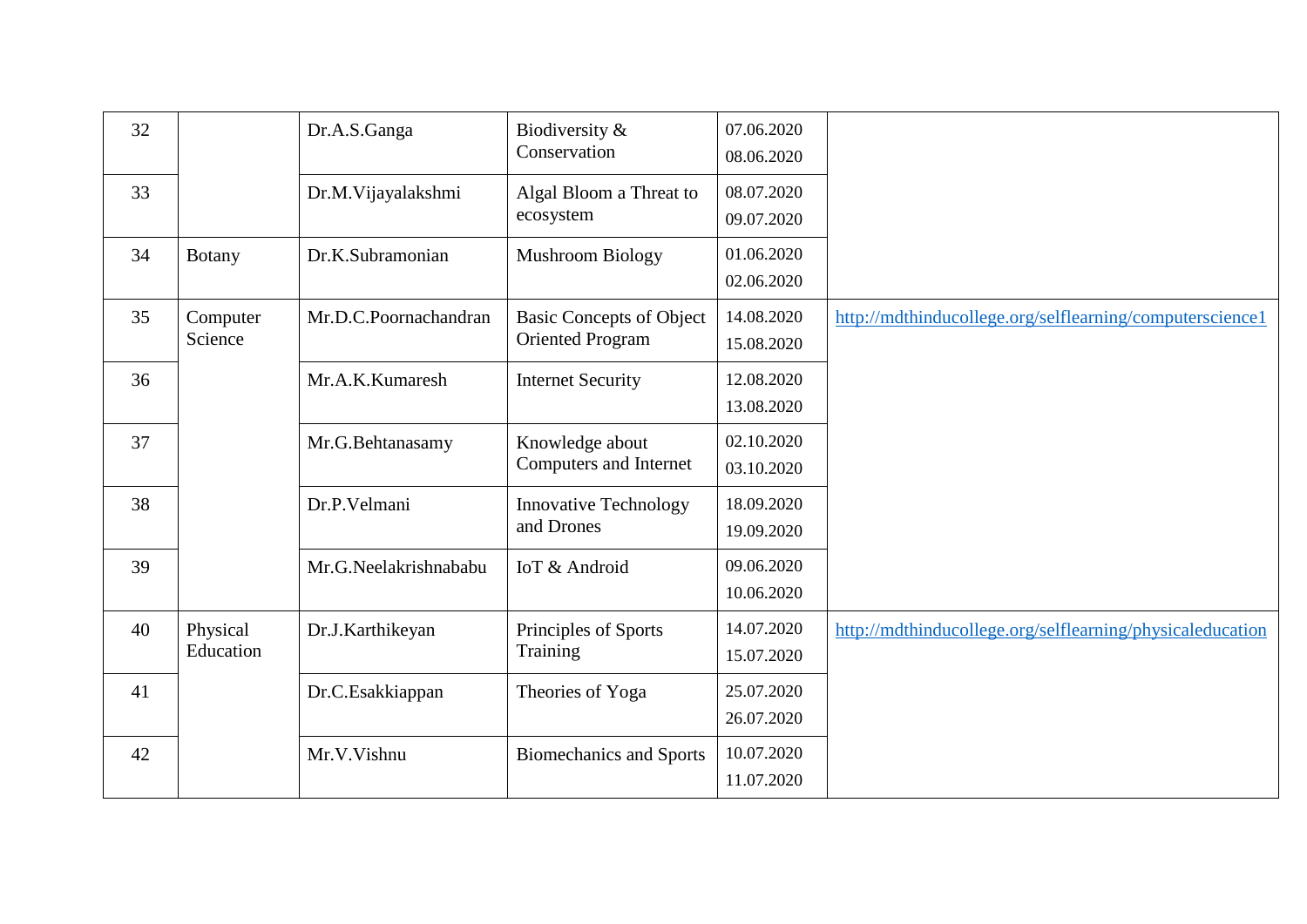| 43 |           | Dr.M.Kandasamy         | Yoga for well being                       | 22.06.2020               |                                                   |
|----|-----------|------------------------|-------------------------------------------|--------------------------|---------------------------------------------------|
| 44 | Economics | Dr.A.Seetharaman       | <b>International Economics</b>            | 17.10.2020<br>18.10.2020 | http://mdthinducollege.org/selflearning/economics |
| 45 |           | Dr.P.Sekar             | PM's vision to Boost<br>Indian Economy    | 28.06.2020<br>29.06.2020 |                                                   |
| 46 |           | Mr.K.Alagarsamy        | National Level online on<br>Banking       | 02.10.2020<br>03.10.2020 |                                                   |
| 47 |           | Dr.S.Shantha Sheela    | <b>Basic Statistics</b>                   | 09.09.2020<br>10.09.2020 |                                                   |
| 48 |           | Dr.V.Sankara Narayanan | Micro Economics                           | 02.09.2020               |                                                   |
| 49 |           | Dr.S.Paramasivan       | <b>Public Finance</b>                     | 10.08.2020<br>11.08.2020 |                                                   |
| 50 |           | Dr.P.Senthil Kumar     | Economics for competitive<br>Examinations | 02.09.2020<br>03.09.2020 |                                                   |
| 51 |           | Dr.M.Sudha             | <b>Economic Growth and</b><br>Planning    | 29.09.2020<br>30.09.2020 |                                                   |
| 52 |           | Dr.A.Thiruneelakandan  | <b>Indian Polity</b>                      | 24.10.2020<br>25.10.2020 |                                                   |
| 53 | Commerce  | Dr.M.Chelladurai       | Labour                                    | 10.07.2020<br>11.07.2020 | http://mdthinducollege.org/selflearning/commerce  |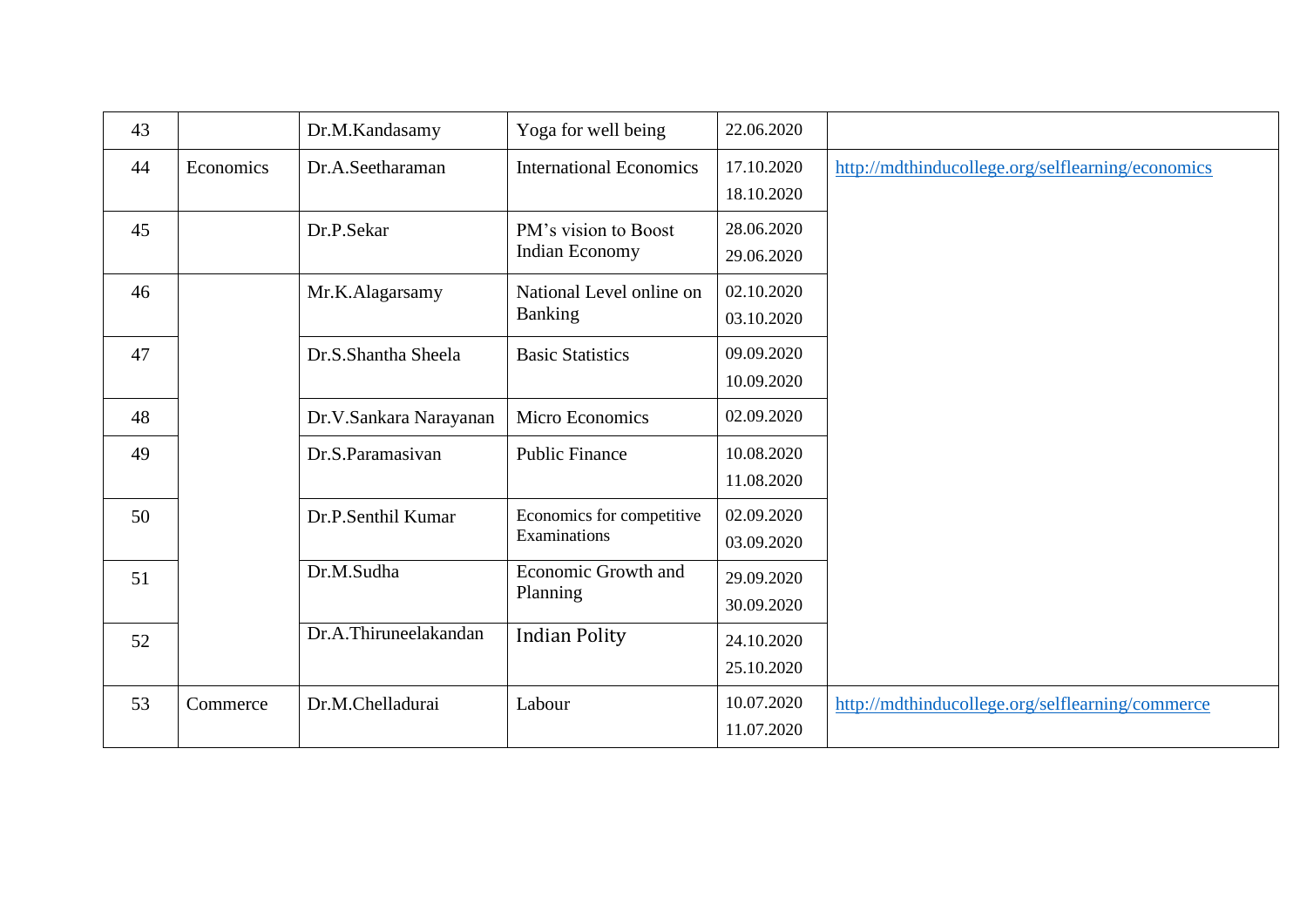| 54 |                     | Dr.N.Sankara Gomathi    | <b>Import and Export</b><br>Procedures   | 26.08.2020<br>27.08.2020 |                                                       |
|----|---------------------|-------------------------|------------------------------------------|--------------------------|-------------------------------------------------------|
| 55 |                     | Dr.S.Muthulakshmi       | Entrepreneurship<br>Development in India | 05.06.2020<br>06.06.2020 |                                                       |
| 56 |                     | Dr.K.Viswasarojini Devi | Importance of Innovation                 | 12.06.2020<br>13.06.2020 |                                                       |
| 57 | Librarian           | Dr.S.Saravanan          | National Digital Library<br>of India     | 24.06.2020<br>25.06.2020 | http://mdthinducollege.org/selflearning/library       |
| 58 | Tamil               | Dr.K.Karpagam           | பதினென்கீழ்கணக்கு<br>நூல்கள்             | 08.07.2020<br>09.07.2020 | http://mdthinducollege.org/selflearning/tamilself     |
| 59 | English             | Dr.P.Jeya Chitra        | English Grammar Part I                   | 02.07.2020<br>03.07.2020 | http://mdthinducollege.org/selflearning/englishself   |
| 60 |                     | Mr.S.Karthick           | American Literature                      | 25.07.2020<br>26.07.2020 |                                                       |
| 61 |                     | Mrs.V.Rohini            | Shakespeare                              | 10.08.2020               |                                                       |
| 62 |                     | MRs.A.Raja Priya        | Indian Writing in English                | 11.08.2020               |                                                       |
| 63 |                     | Miss.S.Shanmuga Priya   | Writing for the Media                    | 26.08.2020               |                                                       |
| 64 | Computer<br>Science | Mrs.M.Lakshmi           | <b>Indian Constitution</b>               | 01.10.2020<br>02.10.2020 | http://mdthinducollege.org/selflearning/computerself  |
| 65 | Corporate           | Mrs.N.Nishanthi         | <b>Budgetary Control</b><br>Techniques   | 08.07.2020<br>09.07.2020 | http://mdthinducollege.org/selflearning/corporateself |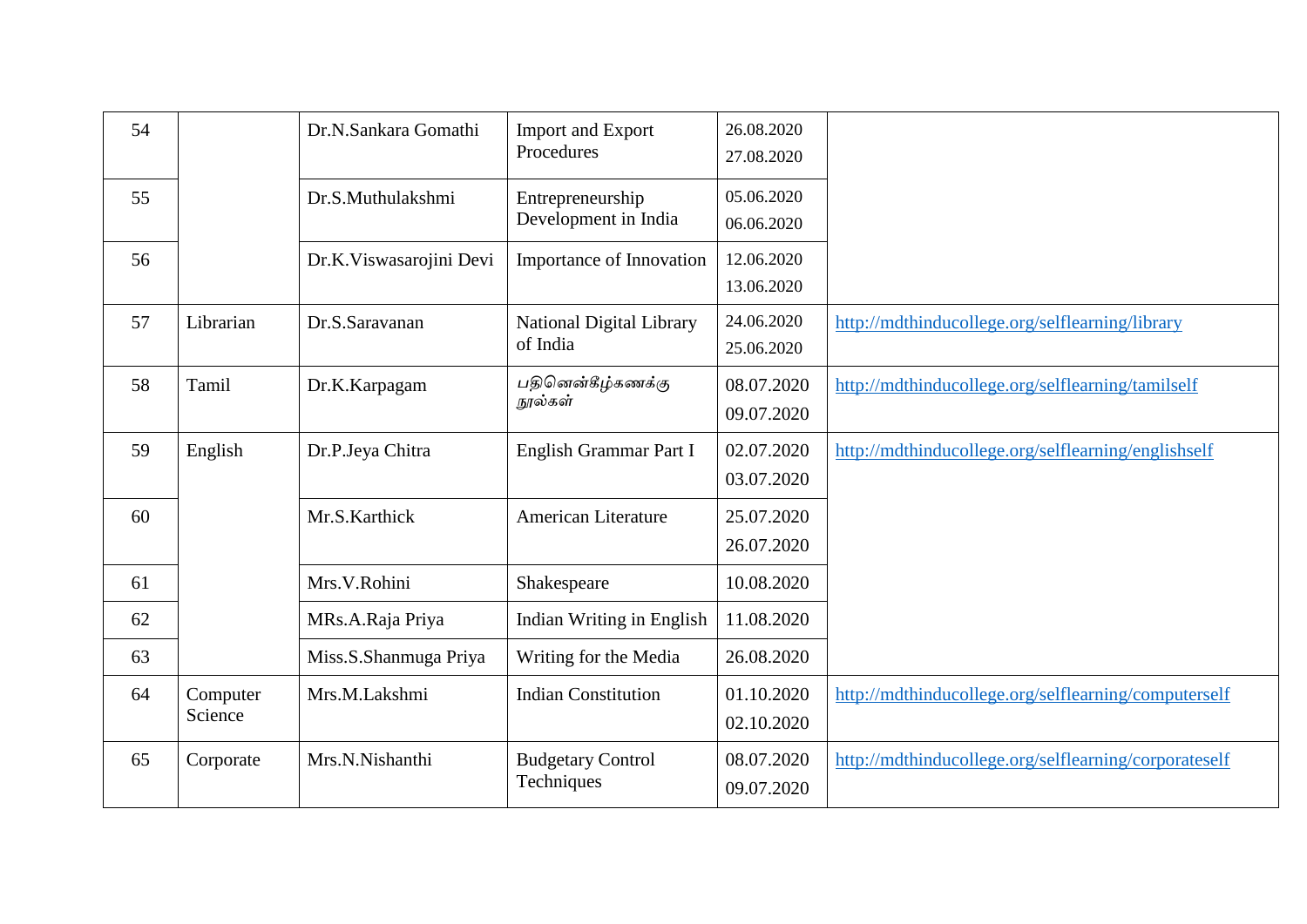| 66 | B.C.A.   | Mr.G.Lakshmi<br>Narayanan  | <b>Computer Graphics and</b><br>Multimedia                      | 14.07.2020<br>15.07.2020 | http://mdthinducollege.org/selflearning/bcaself      |
|----|----------|----------------------------|-----------------------------------------------------------------|--------------------------|------------------------------------------------------|
| 67 |          | Dr.Harihara<br>Subramanian | <b>Basic Internet Concepts</b>                                  | 17.10.2020<br>18.10.2020 |                                                      |
| 68 | Commerce | Dr.K.Manonmani             | Auditing Verification &<br>Valuation of Assets &<br>Liabilities | 30.06.2020<br>01.07.2020 | http://mdthinducollege.org/selflearning/commerceself |
| 69 |          | Dr.M.Muthu Alamelu         | <b>Income Tax</b>                                               | 04.07.2020<br>05.07.2020 |                                                      |
| 70 |          | Dr.S.Meenakshi<br>Sundaram | Corporate Accounting II                                         | 06.07.2020<br>07.07.2020 |                                                      |
| 71 |          | Mr.Er.Ramalaingam          | Objective of<br>Management                                      | 12.08.2020               |                                                      |
| 72 |          | Mrs.J.Sharmila Corera      | <b>Consumer Protection Act</b><br>1986                          | 18.08.2020<br>19.08.2020 |                                                      |
| 73 |          | Ms.S.Eswara Lakshmi        | <b>Advanced Financial</b><br>Accounting II                      | 18.09.2020               |                                                      |
| 74 |          | Dr.S.Pitchammal            | <b>Services Marketing</b>                                       | 18.09.2020<br>19.09.2020 |                                                      |
| 75 |          | Dr.S.Pathalam              | <b>Capital Marketing</b>                                        | 03.10.2020<br>04.10.2020 |                                                      |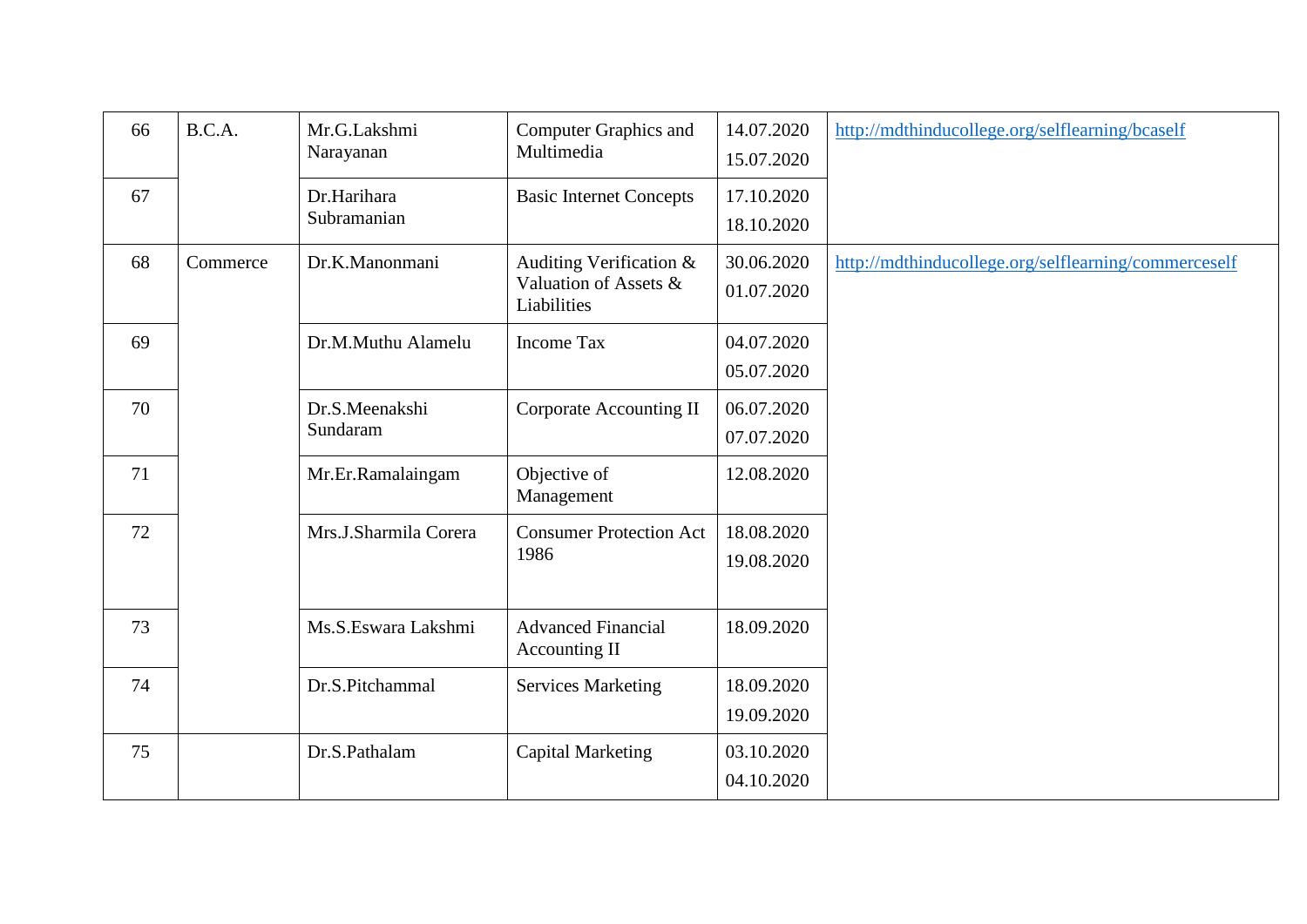|                    |                          |                                                                                                                           | <b>Webinar Details</b>                                                                                                                                    |                                       |                                                              |
|--------------------|--------------------------|---------------------------------------------------------------------------------------------------------------------------|-----------------------------------------------------------------------------------------------------------------------------------------------------------|---------------------------------------|--------------------------------------------------------------|
| <b>Department</b>  | Date &<br><b>Time</b>    | <b>Details of Webinar</b>                                                                                                 | <b>Resource Person</b>                                                                                                                                    | <b>Organizing</b><br><b>Secretary</b> | You tube live stream link                                    |
| <b>Tamil</b>       | 24.07.2020               | இரு நாள் மாநில அளவிலான<br>கருத்தரங்கம் " மாணவப்<br>பெருவெளியில் கல்வி″                                                    | Dr.A.Sundaram (Day 1)<br><b>Associate Professor of Tamil</b>                                                                                              | Dr.G.Sankara<br>veerapathiran         | https://youtu.be/Qc2 AoUa2Zo                                 |
|                    | 25.07.2020               | மூன்று நாள் தேசிய அளவிலான<br>இணையவழி கருத்தரங்கம்                                                                         | The M.D.T.Hindu College<br>Dr.V.Mathiarasan (Day 2)<br><b>Assistant Professor of Tamil</b><br>Nagapattinam Arts and Science College                       |                                       | https://youtu.be/GDxQRSBVpRk                                 |
|                    | 28.07.2020               |                                                                                                                           | Dr.Umadevi (Session 1)<br>Assistant Professor of Delhi University<br>Dr.V.Sarala (Session 2)<br>Assistant Professor, Bangalore.                           | Dr.G.Sankara<br>veerapathiran         | https://youtu.be/lAqVSE2zO4Y<br>https://youtu.be/rJlvlXuGhQw |
|                    | 29.07.2020<br>30.07.2020 |                                                                                                                           | Dr.Jeya Krishnan (Day 2)<br><b>Assistant Professor</b><br>Kerala University, Trivandrum<br>DrA.Illamathi Janakiraman<br>Professor, Pondicherry University |                                       | https://youtu.be/8guKoYoRqPU                                 |
| <b>Mathematics</b> | 08.07.2020<br>09.07.2020 | Two Day State Level Workshop<br>on Spectrum of a Linear<br>Operator                                                       | Dr.S.Balaji (Day 1) &<br>Dr.S.Veeramani (Day 2)<br><b>Assistant Professor of Mathematics</b><br>School of Advanced Sciences, VIT                          | Dr.S.Loghambal                        |                                                              |
|                    | 30.07.2020<br>31.07.2020 | Two Day Online International<br><b>Faculty Development</b><br>Programme on Recent Trends in<br><b>Graphs and Networks</b> | Dr.G.Mahendran (Day 1)<br>Gandhigram Rural Institute<br>Dr.C.Sivagnanam (Day 2)<br>Sur College of Applied Sciences<br>Sultanate of Oman.                  | Dr.K.Murugan                          | https://youtu.be/G4iB1YYsFIE<br>https://youtu.be/LgDgELq8ixw |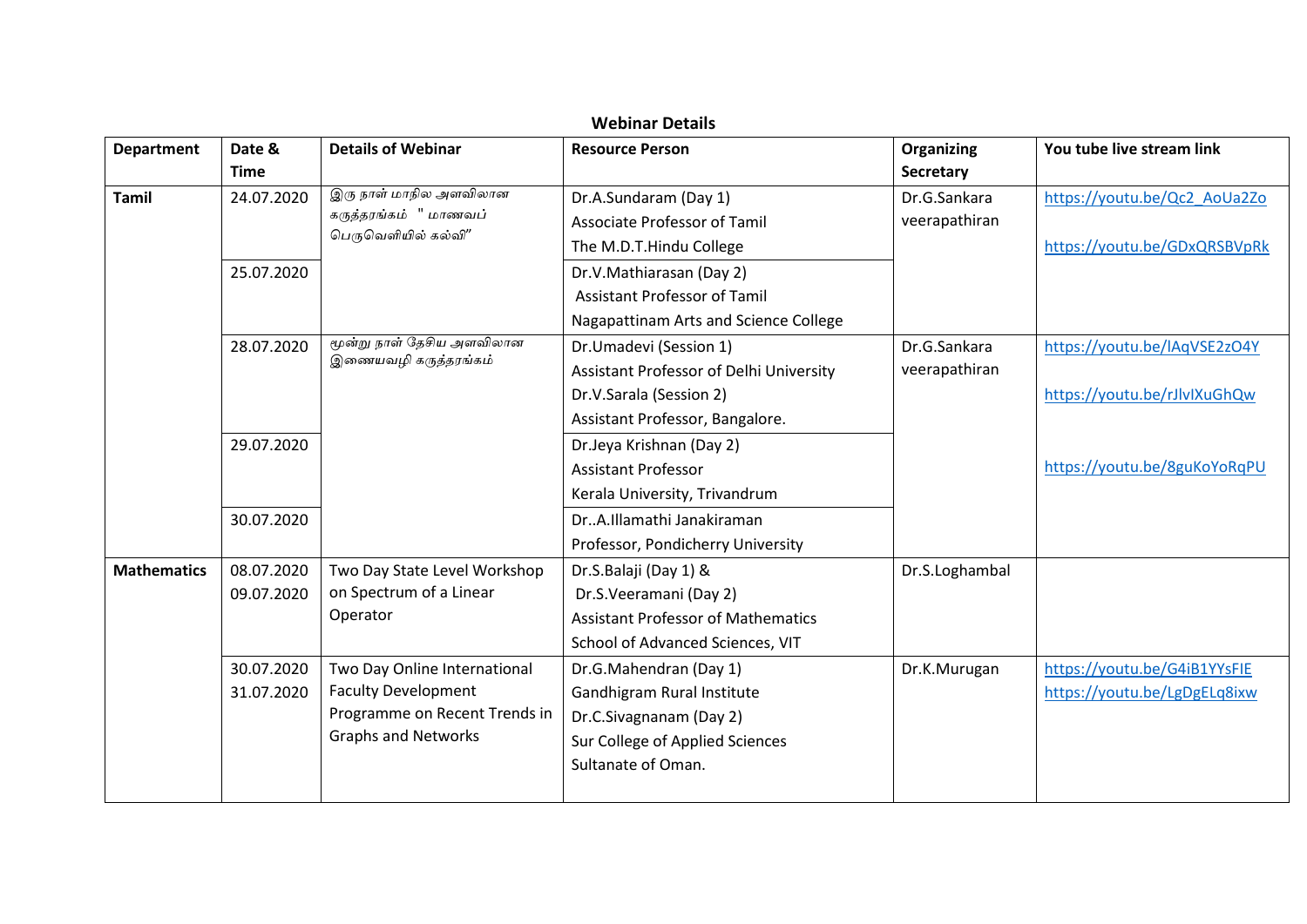|                | 07.08.2020<br>3.00 PM<br>15.08.2020 | State Level Webinar on E-<br>Content Development for<br><b>Teaching Mathematics</b><br>National Webinar on<br><b>Mathematical Modeling for</b><br><b>Cancer Treatment</b> | Mr.B.Anand<br>Network Engineer<br>Bharathidasan University, Trichy<br>Dr.Panchatcharam Mariappan<br><b>Assistant Professor of Mathematics</b><br>IIT Tirupathi, Andhra Pradesh                                                                    | Dr.K.Alli<br>Dr.P.Syed Ali<br>Nisaya | https://youtu.be/2C9INWDNa-M                                 |
|----------------|-------------------------------------|---------------------------------------------------------------------------------------------------------------------------------------------------------------------------|---------------------------------------------------------------------------------------------------------------------------------------------------------------------------------------------------------------------------------------------------|--------------------------------------|--------------------------------------------------------------|
| <b>Physics</b> | 25.06.2020<br>11 AM                 | International Webinar on Thin<br>film Deposition Techniques and<br>its Applications                                                                                       | Dr.Logu Thirumalasisamy<br><b>Research Scientist</b><br>The University of Tokyo, Japan                                                                                                                                                            | Dr.D.Silambarasa<br>n                |                                                              |
|                | 13.07.2020<br>to<br>17.07.2020      | Five Day Internship Program on<br>Renewable Energy Resources<br>and its Applications                                                                                      | Dr.D.Muthuraj & Mrs.D.Guruvammal (Day 1)<br>Dr.K.Balasubramanian & Dr.J.Uma<br>Maheswari (Day 2)<br>Mr.N.Arumugasamy & Dr.A.S.I.Joy sinthiya<br>(Day 3)<br>Dr.D.Silambarasan & Mr.R.Subash Chandra<br>Bose (Day 4)<br>Dr.A.N.Seethalashmi (Day 5) | Dr.A.N.Seethalash<br>mi              |                                                              |
|                | 24.07.2020                          | International Webinar on Solar<br>- Very good solution for your<br>future electrical demand                                                                               | Mr.K.Kasirajan<br>Department of Electrical and Electronics<br>Engineering,<br>Faculty of Engineering and Build<br>Environment, MAHSA University, Malaysia                                                                                         | Mrs.D.Guruvamm<br>al                 | https://youtu.be/ed7uZbYTXsY                                 |
|                | 31.07.2020<br>&<br>01.08.2020       | Two Days Online Workshop on<br><b>Research Tools and Techniques</b><br>for Materials                                                                                      | Dr.R.Ganapathi Raman (Day 1)<br>Noorul Isalm Centre for Higher Education,<br>Kumarakovil.<br>Dr.E.Kumar (Day 2)<br>Tamilnadu Open University, Chennai                                                                                             | Dr.A.S.I.Joy<br>Sinthiya             | https://youtu.be/HR9w-94phgM<br>https://youtu.be/AKwjPDgnpw0 |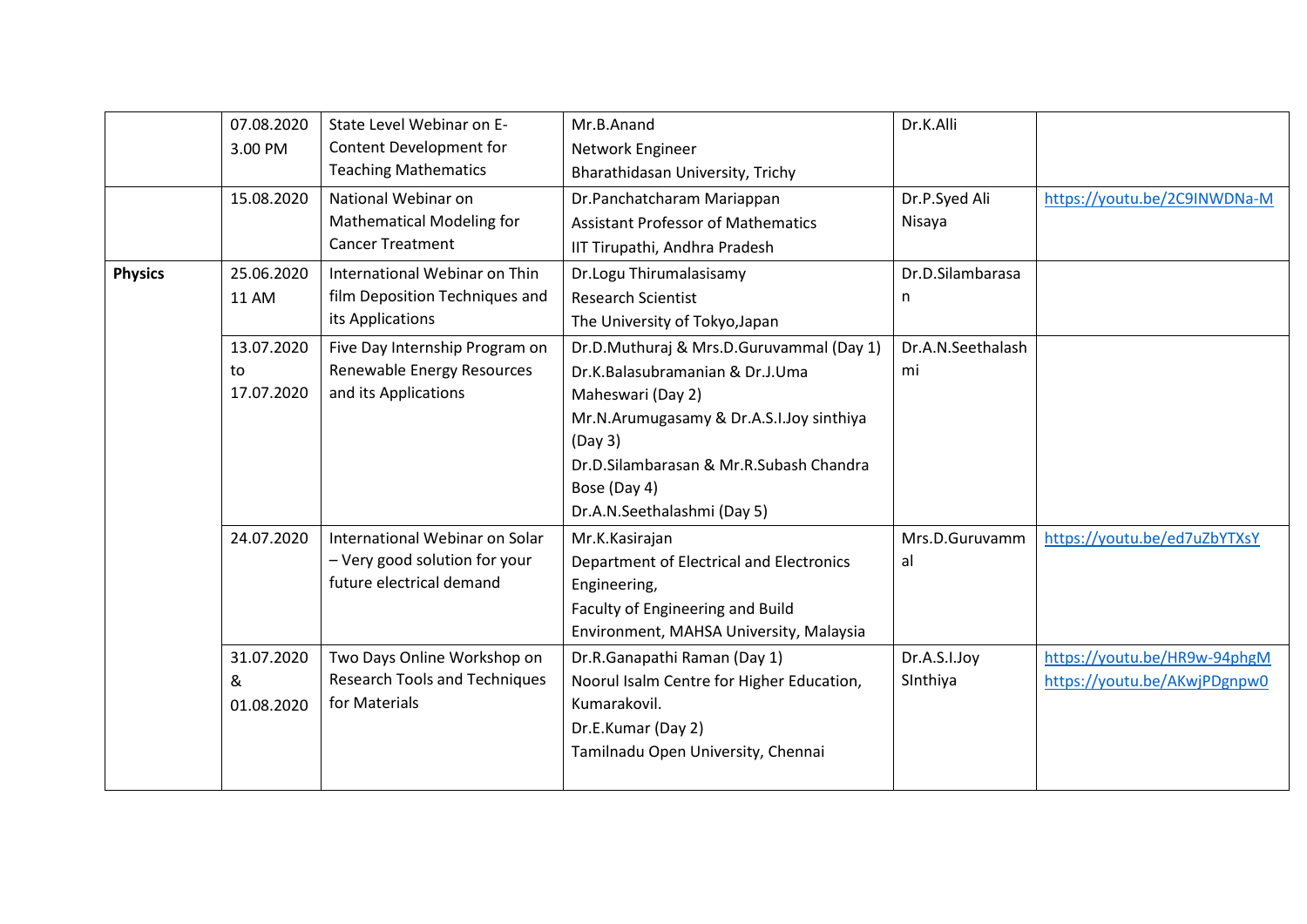|                | 06.08.2020 | <b>Student Development</b>           | Mr.P.Pandaram (Day 1)                      | Dr.J.Uma         | https://youtu.be/2H4cdHYO6Qg |
|----------------|------------|--------------------------------------|--------------------------------------------|------------------|------------------------------|
|                | &          | Programme (SDP) on Projects &        | Senior Scientist NPCIL, KKNPP, Kudankulam. | Maheswari        |                              |
|                | 07.08.2020 | Fellowships                          | Dr.D.Silambarasan (Day 1)                  |                  |                              |
|                |            |                                      | <b>Assistant Professor of Physics</b>      |                  |                              |
|                |            |                                      | The M.D.T.Hindu College.                   |                  |                              |
|                |            |                                      | Dr.T.Maria Antonita (Day 2)                |                  |                              |
|                |            |                                      | Scientist, ISRO, Bangalore.                |                  |                              |
|                |            |                                      | Dr.J.Uma Maheswari (Day 2)                 |                  |                              |
|                |            |                                      | <b>Assistant Professor of Physics</b>      |                  |                              |
|                |            |                                      | The M.D.T.Hindu College                    |                  |                              |
|                | 09.08.2020 | One Day State Level Webinar on       | Dr.M.Rajamoorthy                           | Dr.K.Blasubraman | https://youtu.be/ V nNVGt9kA |
|                |            | Neutrino in remembrance of           | <b>Associate Professor of Physics</b>      | ian              |                              |
|                |            | Hiroshima & Nagasaki Day             | Government Arts College, Ariyalur          |                  |                              |
| <b>English</b> | 10.08.2020 | State Level Webinar on Super         | Miss.V.Muthu Kalaivani                     | Dr.P.Jeya Chitra | https://youtu.be/pZCeTYQYx8g |
|                | 2.00 PM    | Power Encoding and Decoding          | Assistant Professor of English             |                  |                              |
|                |            | Body Language                        | St.Mary's College, Thoothukudi             |                  |                              |
| Chemistry      | 17.08.2020 | International Webinar on Photo       | Dr.Shahzad Ali                             | Dr.V.Selvam      | https://youtu.be/fqOYMQ ehMs |
|                |            | catalytic CO <sub>2</sub> reduction  | Department of Chemical Engineering,        |                  |                              |
|                |            | challenges & prospective             | Comsats University, Lahore.                |                  |                              |
| Zoology        | 04.08.2020 | National Webinar on Animal           | S.Sathyavalli                              | Dr.A.S.Ganga     | https://youtu.be/bf9nt2O0SE8 |
|                |            | <b>Preservation in Museum Sector</b> | District Curator, Govt.Museum, Tirunelveli |                  |                              |
|                | 11.08.2020 | International Webinar on             | Dr.K.Marimuthu                             | Dr.A.Sivagurunat | https://youtu.be/JlLpL71RQ48 |
|                | 11.00 AM   | <b>Aquatic Biodiversity</b>          | Professor, Dept.of Biotechnology           | han              |                              |
|                |            | Conservation                         | AIMST University, Malaysia                 |                  |                              |
|                | 06.10.2020 | Save the Forest - An Overview        | Dr.M.Mathivanan                            | Dr.A.S.Ganga     |                              |
|                | 11.00 AM   |                                      | Seniro Research Associate (ACCC)           |                  |                              |
|                |            |                                      | Manimutharu, Tirunelveli                   |                  |                              |
|                |            |                                      |                                            |                  |                              |
|                |            |                                      |                                            |                  |                              |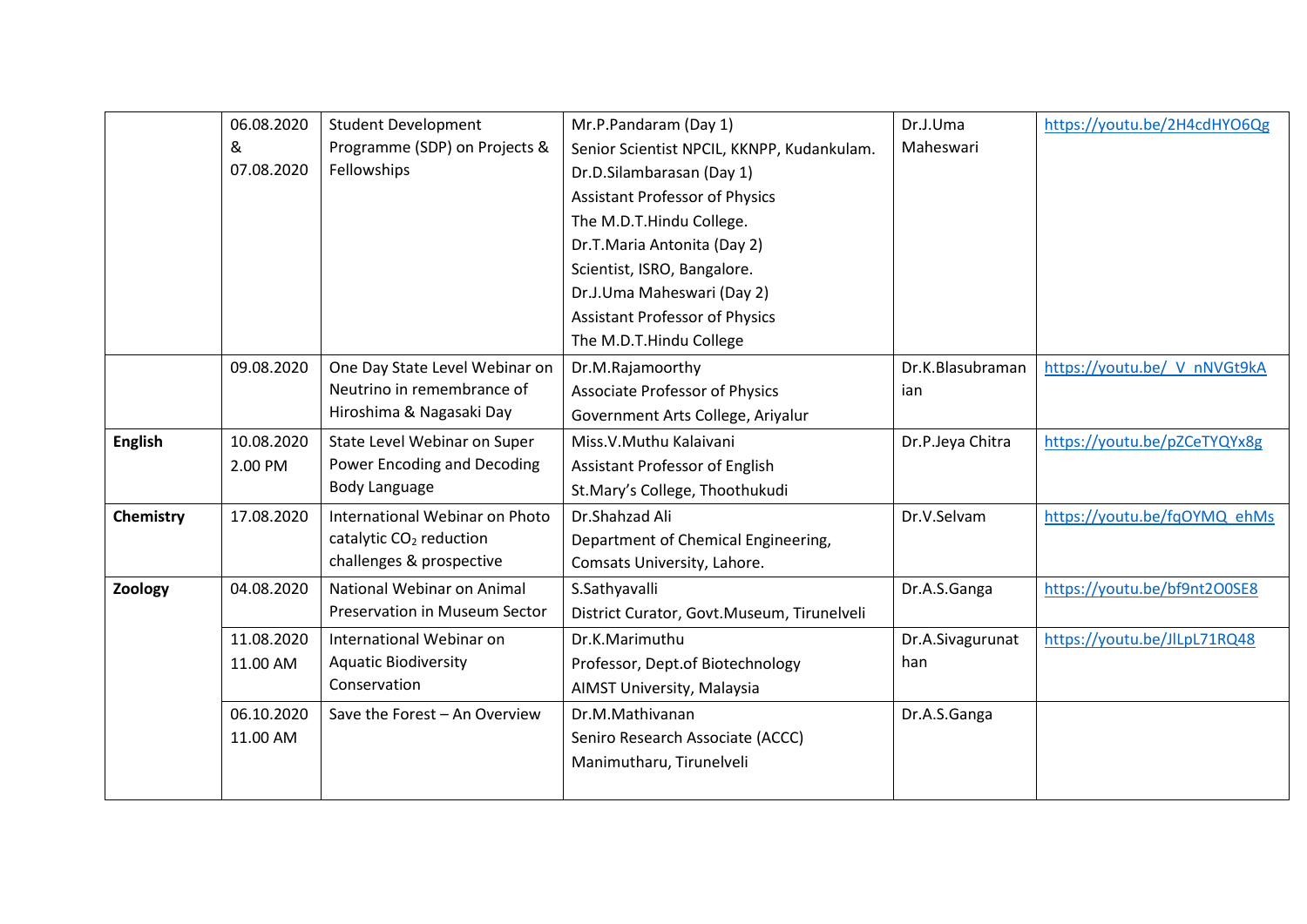| Computer         | 10.08.2020 | One Day State Level Webinar on         | Dr.T.Ilam Parithi                         | Mr.D.C.Poorna    | https://youtu.be/DFjQESRtFk4 |
|------------------|------------|----------------------------------------|-------------------------------------------|------------------|------------------------------|
| <b>Science</b>   | 11.00 AM   | Role of IoT in the Field of            | Assistant Professor of Computer Science,  | Chandra          |                              |
|                  |            | Education                              | M.S.university College, Puliyangudi.      |                  |                              |
| <b>Physical</b>  | 05.08.2020 | National Webinar on General            | Dr.B.Palanikumar                          | Dr.J.Karthikeyan | https://youtu.be/WKRk0prICKE |
| <b>Education</b> | 11.00 AM   | <b>Fitness During Pandemic</b>         | Director of Physical Education            |                  |                              |
|                  |            |                                        | Thiruvalluvar College, Papanasam          |                  |                              |
| <b>Commerce</b>  | 19.07.2020 | National Webinar on Savings            | Dr.Subathra Chelladurai                   | Dr.K.Viswa       |                              |
|                  |            | and Investment $-$ A way               | <b>Assistant Professor of Commerce</b>    | Sarojini Devi    |                              |
|                  |            | Forward                                | Pioneer Kumaraswamy College               |                  |                              |
| <b>Economics</b> | 14.08.2020 | National Webinar on                    | Dr.T.K.S.Villalan                         | Dr.M.Sudha       | https://youtu.be/Z-llw3IZNCM |
|                  |            | Sustainable Development Goals          | Former Head & Associate Professor,        |                  |                              |
|                  |            |                                        | Pachaiyappa's College, Chennai-600030.    |                  |                              |
|                  | 18.08.2020 | Building Aatmanirbar Bharath to        | Dr.S.R.Keshava                            | Dr.P.Senthil     | https://youtu.be/4K9u6zHsbLc |
|                  |            | overcome COVID 19 disastrous           | Professor, Department of Economics        | Kumar            |                              |
|                  |            | impact on Indian Economy               | Bangalore university                      |                  |                              |
| <b>Librarian</b> | 05.06.2020 | National Webinar on Open               | Mr.J.Arumugam                             | Dr.S.Saravanan   |                              |
|                  |            | <b>Access Educational Resource for</b> | Librarian                                 |                  |                              |
|                  |            | effective Teaching, Learning and       | P.S.G.College of Technology, Kovai        |                  |                              |
|                  |            | Research during COVID 19               |                                           |                  |                              |
|                  | 07.07.2020 | Working with Google form and           | Dr.M.Manthrachalam                        |                  |                              |
|                  |            | e certificate Generation               | Librarian, Coimbatore Institute of        |                  |                              |
|                  |            |                                        | Technology                                |                  |                              |
|                  |            |                                        |                                           |                  |                              |
| Horp             | 08.08.2020 | State Level Webinar on Service         | JFM.Dr.Raja D.Petchimuthu                 | Dr.A.S.Ganga     | https://youtu.be/V6rAOCwR6Ng |
|                  |            | to Humanity                            | <b>Associate Professor</b>                |                  |                              |
|                  |            |                                        | <b>Former Resource Person</b>             |                  |                              |
|                  |            |                                        | <b>Central Council of Indian Medicine</b> |                  |                              |
|                  |            |                                        | New Delhi                                 |                  |                              |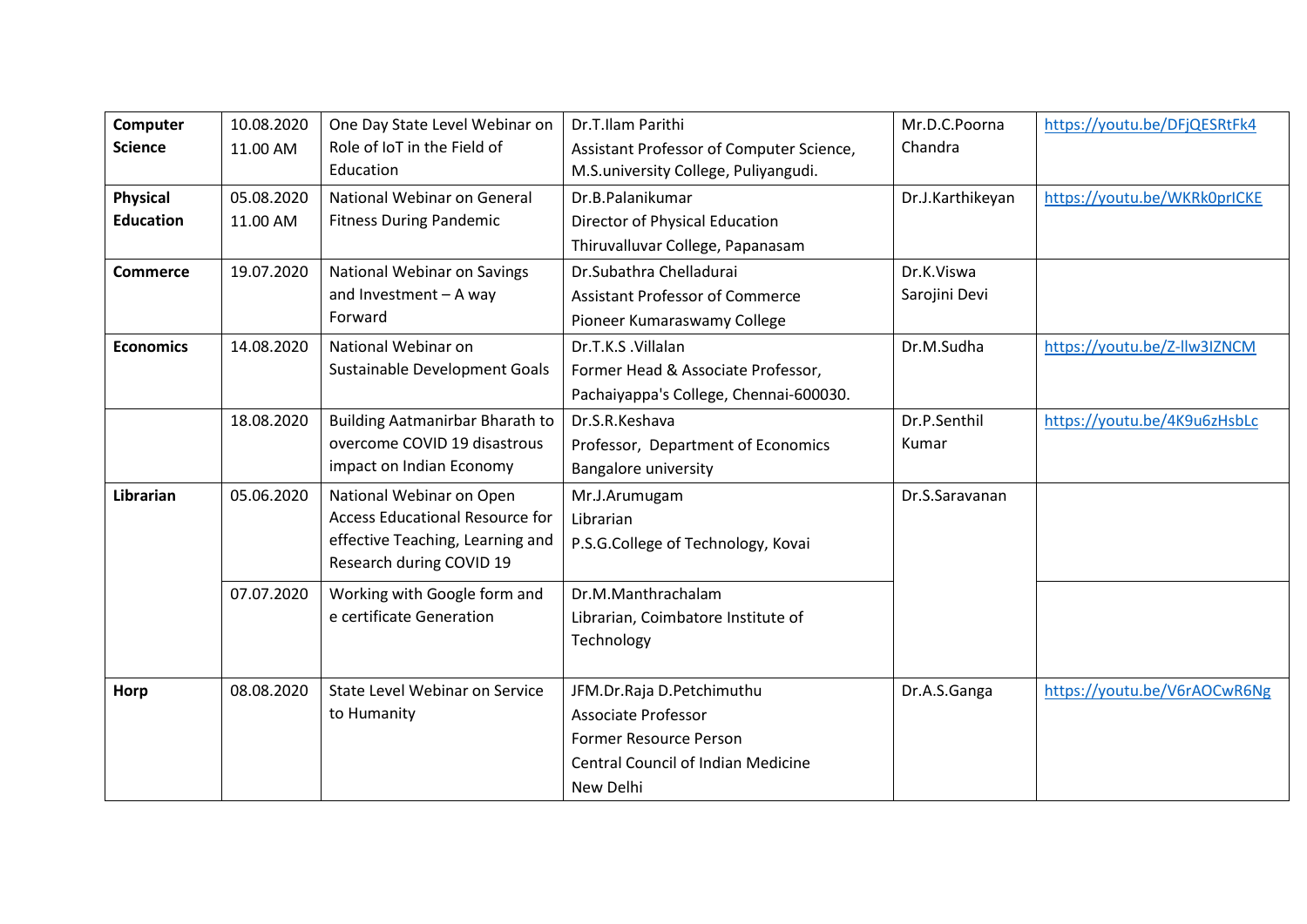| Youth         | 18.08.2020    | National Level Webinar on   | E.Mariappan                     | Dr.A.Ranthir            | https://youtu.be/FOpWPyRkf8Q |
|---------------|---------------|-----------------------------|---------------------------------|-------------------------|------------------------------|
| Welfare       | $2.30 - 3.30$ | Temple Architecture and the | Coordinator                     | Kumar                   |                              |
|               | <b>PM</b>     | Society                     | Government Museum, Tirunelveli  |                         |                              |
| <b>N.S.S.</b> | 12.10.2020    | Salient features of New     | Dr.S.Alagesan                   | <b>NSS Coordinators</b> |                              |
| (All Units)   |               | <b>Educational Policy</b>   | Professor & Head (Retd.)        |                         |                              |
|               |               |                             | Ramakrishna Mission Vivekananda |                         |                              |
|               |               |                             | University                      |                         |                              |